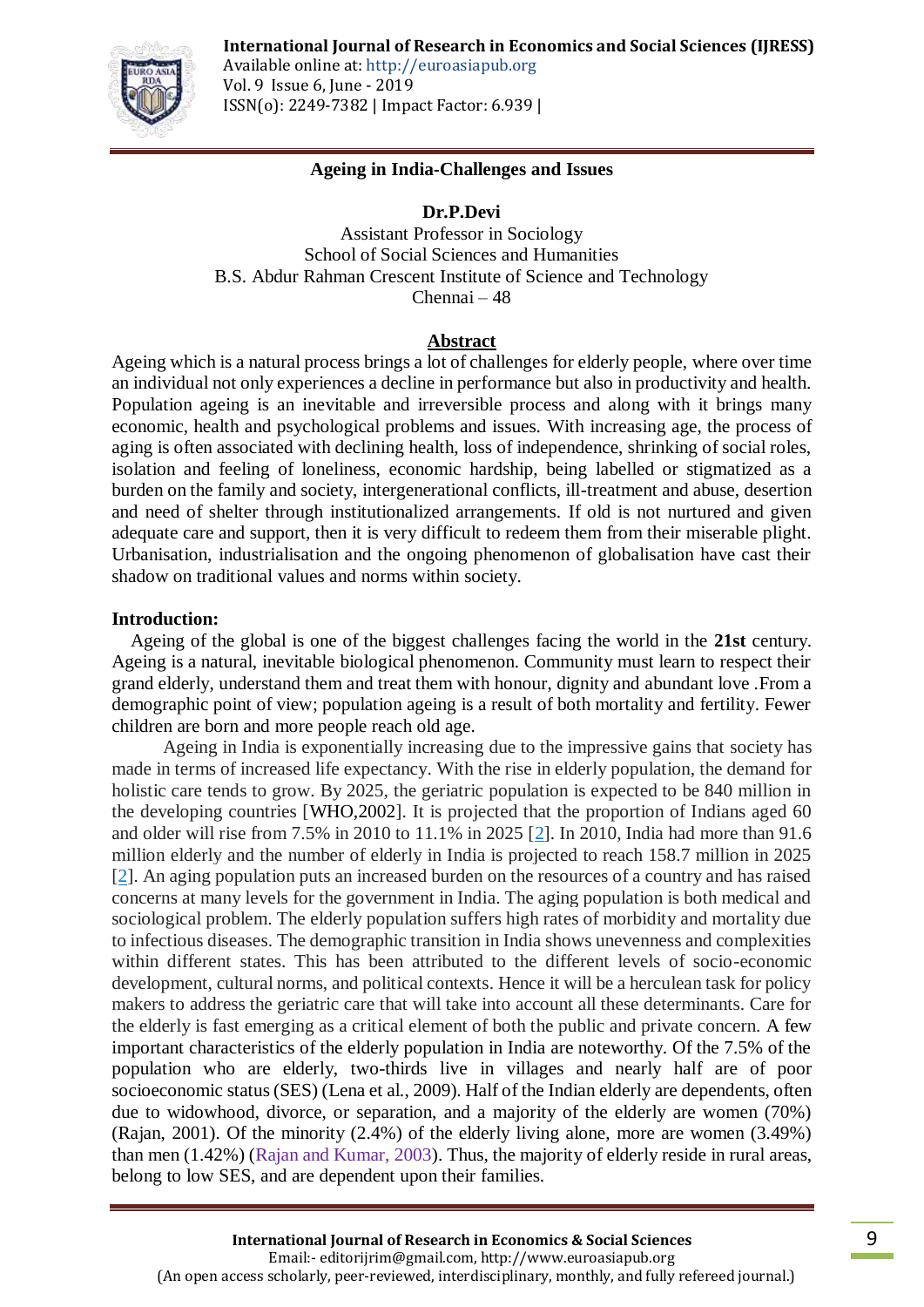Vol. 9 Issue 6, June -2019 ISSN(o): 2249-7382 | Impact Factor: 6.939

### **Issues of Old Age:**

 The elderly tend to be cared for in a variety of settings: home, nursing home, day-care centre, geriatric out-patient department, medical units or intensive care unit depending on the nature of the clinical problem. Care of elderly necessitates addressing several social issues. The needs and problems of the elderly vary significantly according to their age, socioeconomic status, health, living status and other such background characteristics. Their social rights are neglected and they are profusely abused which goes unreported.

# **Lack of Infrastructure:**

 With increasing longevity and debilitating chronic diseases, many elder citizens will need better access to physical infrastructure in the coming years. Lack of physical infrastructure is a major deterrent to providing comfort to the aged. Many elder citizens need better access to physical infrastructure, both in their own homes and in public spaces. Unattended chronic disease, unaffordable medicines and treatment and malnutrition are part of old age life in India as there is no system of affordable health care. Emphasis on geriatrics in the public health system is limited with few dedicated geriatric services. The other issues of the public health system are lack of infrastructure, limited manpower, poor quality of care and overcrowding of facilities due to insufficient focus on elderly care [FICCI –Deloitte2014].

# **Changing Family Structure**

 The traditional Indian society with an age-old joint family system has been instrumental in safeguarding the social and economic security of the elderly people. The traditional norms and values of Indian society also laid stress on showing respect and providing care for the elderly. However with the emerging prevalence of nuclear family set-ups in recent years, the elderly are likely to be exposed to emotional, physical and financial insecurity in the years to come. There is an upward trend in the living arrangement pattern of elderly staying alone or with spouse only from 9.0% in 1992 to 18.7% in 2006 [Kumar2011]. Family care of the elderly seems likely to decrease in the future with the economic development of the nation and modernization.

## **Lack of Social Support**

 The elderly in India are much more vulnerable because of the less government spending on social security system. The elderly in urban area rely primarily on hired domestic help to meet their basic needs in an increasingly-chaotic and crowded city. Social isolation and loneliness has increased [Rajan2006]. Insurance cover that is elderly sensitive is virtually non- existent in India. In addition, the pre existing illnesses are usually not covered making insurance policies unviable for the elders. Pension and social security is also restricted to those who have worked in the public sector or the organized sector of industry.

## **Problem of Elder Abuse**

Elder abuse is defined as any ill treatment to an older person. Each year thousands of elders silently face abuse. Sadly, in most cases, the abuse begins at home by a person who is the part of family or closed to the person. As elderly are relatively weak, they are prone to physical abuse. They are abused financially, emotionally, and mentally as well for various reasons and in various ways. There are various types of abuse, which are faced by elderly people. In 2013, Disrespect (79%) was the most common type of abuse faced by elderly followed by verbal abuse (76%) and neglect (69%). Economic exploitation (53%), beating (39%) and unwelcome sexual contact (3.01%) were also prevailing abuse in the society. In 2015, according to the youth abusive language or talking rudely (72.4%) is the most common type of abuse faced by elderly followed by "being isolated/silent treatment/ emotional abuse" (43.1%) and "denial of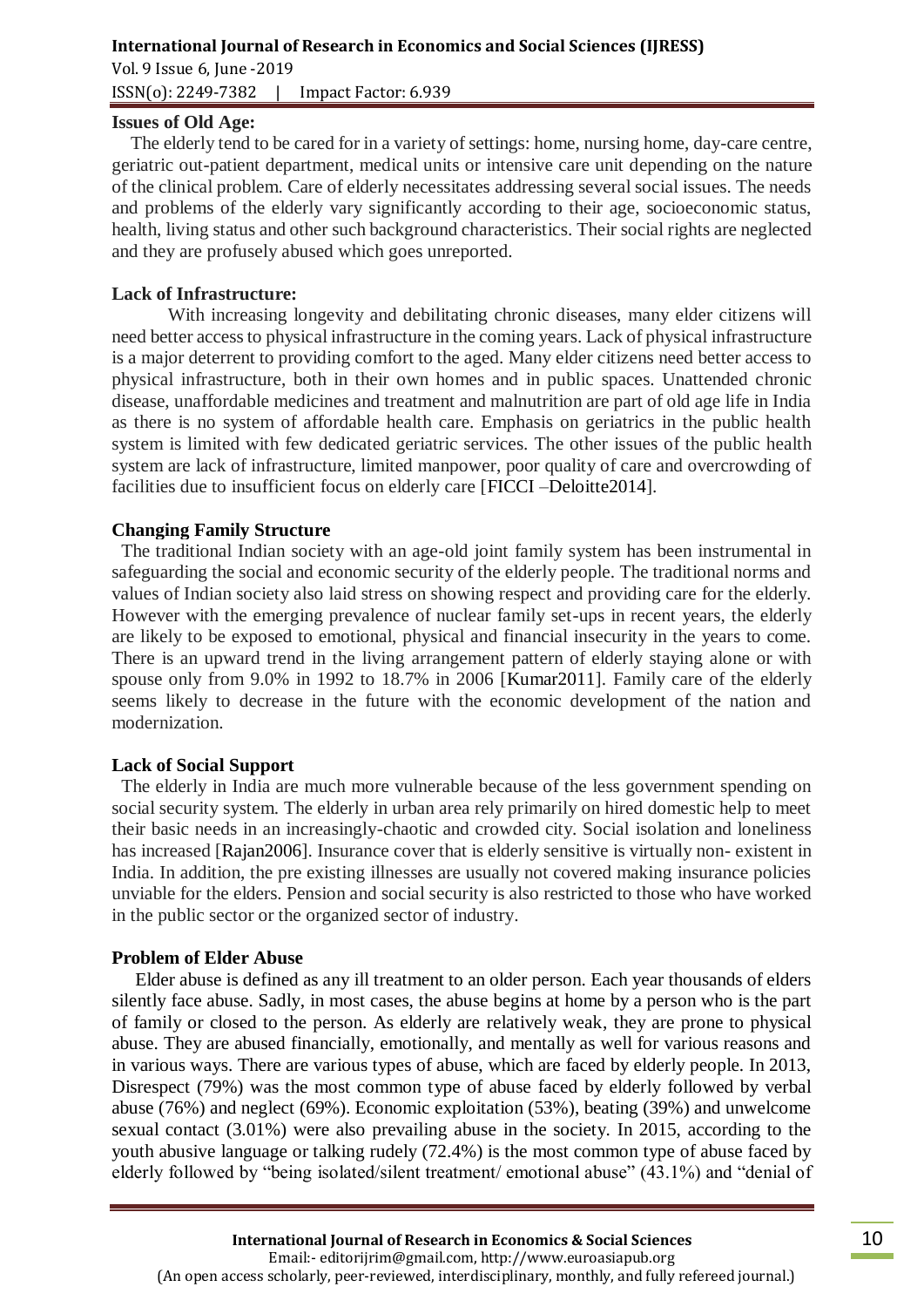Vol. 9 Issue 6, June -2019 ISSN(o): 2249-7382 | Impact Factor: 6.939

basics/medicines/material abuse" (30.1%). Physical abuse or beating (29.1%), financial abuse (24.7%) and unwelcome sexual contact (1.8%) are also prevailing abuse in the society. (Govil Punita and Gupta Swati, 2016).

### **Social Protection for Elderly in India**

If we are serious about wanting to address the health of vulnerable populations, we need to recognise that many of the most important interventions will need to take place outside of what we regard as the health sector. Though the importance of universal social security is being increasingly recognized as an integral part of progressive public policy, only a fraction of population have been covered under the safety-net of social security. Social protection is a major arena of government activity aimed at ensuring that vulnerable population groups receive appropriate and effective public support to ensure their financial security and to safeguard their health. However, despite the growth and extent of social protection programs in both developed and developing countries, most emerging economies have nascent systems and only a small portion of all such efforts address the specific vulnerabilities and needs of older people. There are several compelling rationales for closing the gaps faced by older people: a moral imperative, the importance of respecting basic human rights, and the efficiency gains and impetus to economic growth that can be achieved through social insurance and welfare assistance. Countries on their own may not be able to meet the full range of needs of older people, but they can take some steps to assess these needs and design programs, often in conjunction with international partners, that make a start in doing so.

### **Schemes and Policies for Older Persons in India**

 With ever rising numbers and lifespan of Older People, not only their needs have increased remarkably, their rights also started taking centre stage. Over the years, like a few other developing countries, the Government of India has launched various schemes and policies for older persons. These schemes and policies are meant to promote the health, well-being and independence of senior citizens around the country. Some of these programmes have been enumerated below.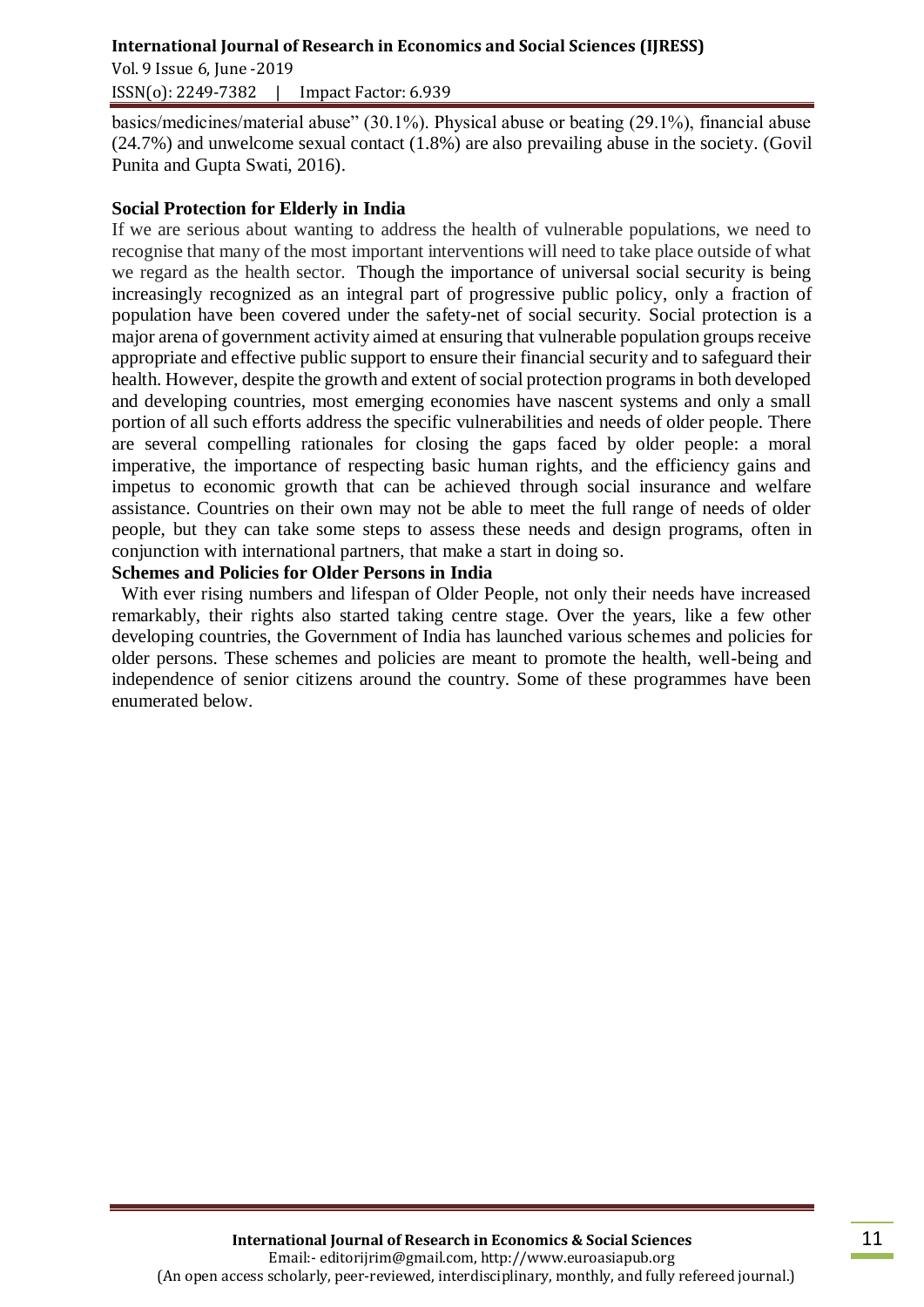Vol. 9 Issue 6, June -2019 ISSN(o): 2249-7382 | Impact Factor: 6.939

|                                      | <b>Overview of Current Programs Aimed At Older Adult Welfare in India</b>       |                                                                                                                                                                                                                                                                              |                    |  |
|--------------------------------------|---------------------------------------------------------------------------------|------------------------------------------------------------------------------------------------------------------------------------------------------------------------------------------------------------------------------------------------------------------------------|--------------------|--|
| <b>Sector</b>                        | Schemes/                                                                        | <b>Objectives</b>                                                                                                                                                                                                                                                            | Year of            |  |
|                                      | <b>Programs</b>                                                                 |                                                                                                                                                                                                                                                                              | implementation     |  |
| Health                               | National Policy for<br><b>Older Persons</b>                                     | This policy aims to encourage individuals<br>to make provision for their own as well as<br>their spouse's old age. It also strives to<br>encourage families to take care of their<br>older<br>family<br>members.<br>The<br>main<br>objective of this policy is to make older | 1999               |  |
|                                      | Rashtriya<br>Swasthya<br>Bima<br>Yojana or RSBY                                 | people fully independent citizens.<br>RSBY has been launched by Ministry of<br>Labour and Employment , Government of<br>India to provide health insurance                                                                                                                    | 2008.<br>2010-2011 |  |
|                                      | National Program<br>for Health Care of<br>Elderly (NPHCE)                       | coverage for Below Poverty Line (BPL)<br>families.<br>Community-based primary healthcare -<br>Strengthening of geriatric health services<br>district<br>hospitals/CHC/PHC/sub-<br>at<br>centers.                                                                             |                    |  |
|                                      | Rashtriya<br>Swasthya<br>Bima<br>Yojana (RSBY)                                  | This scheme provides health insurance<br>coverage up to Rs. 30,000 for BPL<br>families, including the elderly.                                                                                                                                                               | 2008               |  |
| Finance<br>and<br>Revenue            | Incentives<br>under<br>Income Tax Act,<br>1961                                  | A senior citizen is liable to pay income tax<br>for income above Rs.3 lakh per annum<br>and Rs.5 lakh for people 80 years and<br>older; limits are periodically revised.                                                                                                     | 1961               |  |
|                                      | Concessions                                                                     | Senior citizen concessions in railways-<br>40% for men and 50% for women<br>Air India offers 50% discount to senior<br>citizens<br>$($ to<br>above<br>63<br>old)<br>years<br>Discounted<br>tickets<br>for<br>public<br>road<br>transport.                                    | Varies             |  |
| Legal/Law                            | Senior<br>Citizen<br><b>Savings Scheme</b>                                      | Senior citizens are eligible for tax<br>deduction under section 80C of the<br>Income Tax Act as well as higher interest<br>rates for savings accounts at national<br>banks.                                                                                                  | 2004               |  |
| Social Justice<br>and<br>Empowerment | Maintenance<br>The<br>Parents<br>of<br>and<br>Senior Citizens Bill              | bill<br>This<br>facilitates<br>for<br>the<br>care<br>aged<br>maintenance<br>of<br>parents,<br>establishment of old homes, provision of<br>medical care and protection of life and<br>property of senior citizens.                                                            | 2007               |  |
|                                      | <b>Integrated Program</b><br>for Older Persons<br>(IPOP)<br>National Initiative | Providing basic amenities like shelter,<br>food, medical care, and entertainment for<br>maintenance of old-age homes.<br>Conducts various courses to prepare                                                                                                                 | 1992               |  |
|                                      | on Care for Elderly<br>(NICE)                                                   | skilled and committed professionals to<br>provide services to the elderly                                                                                                                                                                                                    | 2000               |  |
|                                      | Old-age<br>pension<br>under<br>Indira                                           | Central government assistance of Rs.200<br>per month to people in 60–79 year age                                                                                                                                                                                             | 2007               |  |

#### **International Journal of Research in Economics & Social Sciences**

 Email:- editorijrim@gmail.com, http://www.euroasiapub.org (An open access scholarly, peer-reviewed, interdisciplinary, monthly, and fully refereed journal.)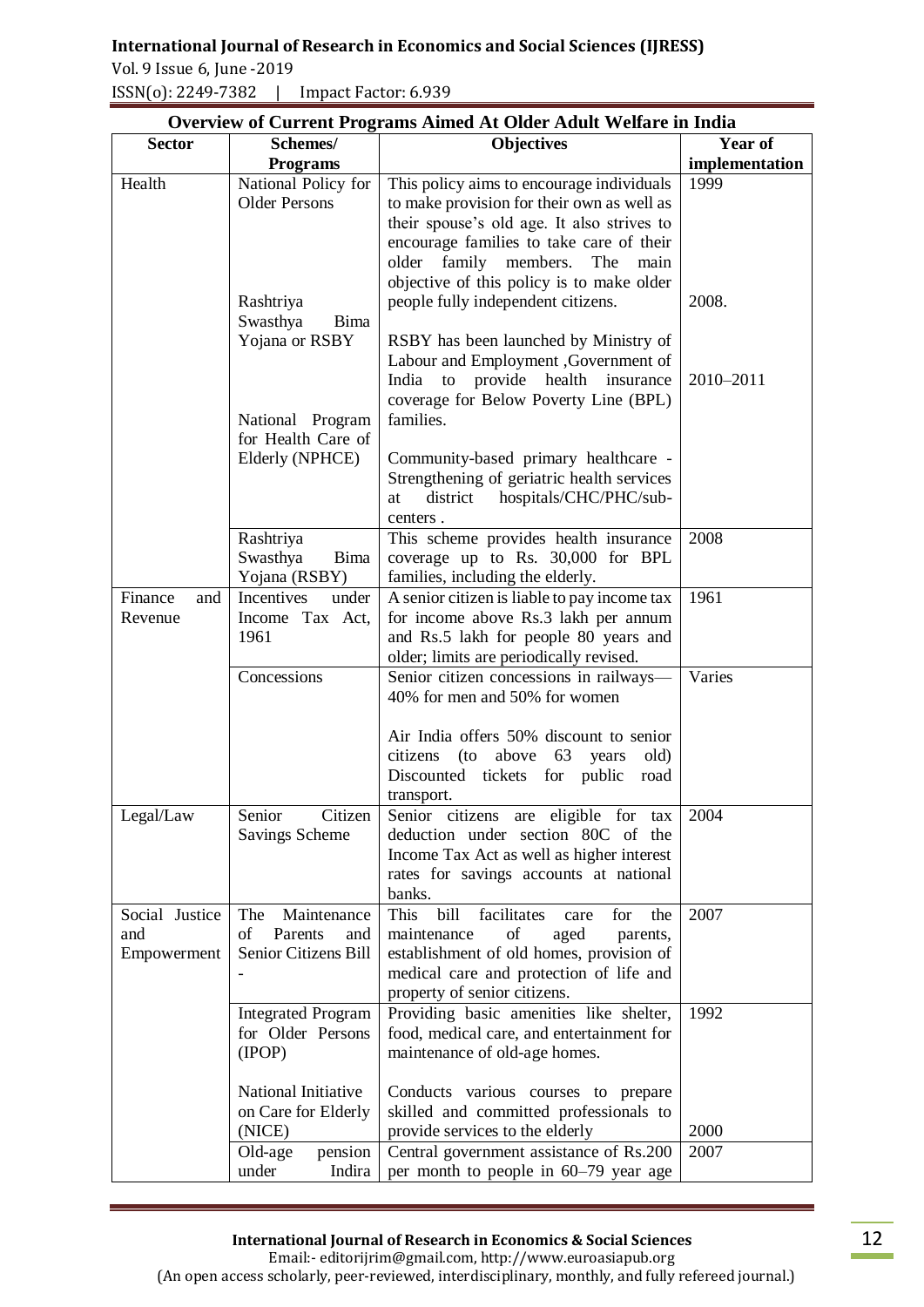Vol. 9 Issue 6, June -2019

ISSN(o): 2249-7382 | Impact Factor: 6.939

|                         | Gandhi<br>National<br>Old Age Pension<br>Scheme (IGNOPS)                              | group and Rs.500 to people above 80<br>years<br>belonging<br>of<br>age<br>to<br><b>BPL</b><br>households.                                                                                                                                                                                |           |
|-------------------------|---------------------------------------------------------------------------------------|------------------------------------------------------------------------------------------------------------------------------------------------------------------------------------------------------------------------------------------------------------------------------------------|-----------|
|                         | The Indira Gandhi<br>National Widow<br>Pension Scheme<br>(IGNWPS)                     | Provides BPL widows in the age group<br>40-64 (later revised as 40-59) with a<br>monthly pension of Rs. 200/- per<br>beneficiary.                                                                                                                                                        | 2009      |
|                         | Annapurna<br>Scheme                                                                   | Senior citizens 65 years of age or older<br>who, though eligible for old-age pension<br>under the National Old Age Pension<br>Scheme (NOAPS), are not getting the<br>pension are covered and 10 kg of food<br>grains per person per month are supplied<br>free of cost under the scheme. | 2000-2001 |
| Rural<br>Development    | Indira<br>Gandhi<br>National<br>Widow<br>Pension<br>Scheme<br>(IGNWPS)                | Pension of Rs.200 per month to widows<br>in $40-64$ year age group belonging to<br><b>BPL</b> category                                                                                                                                                                                   | 2009      |
|                         | Gandhi<br>Mahatma<br>National<br>Rural<br>Employment<br>Guarantee<br>Act<br>(MGNREGA) | The<br>100<br>Act guarantees<br>days<br>of<br>employment in a financial year to any<br>rural household whose adult members are<br>willing to do unskilled manual work.                                                                                                                   | 2006      |
| Retirement/<br>Pension. | Pension<br>National<br>System (NPS)                                                   | The objective is providing retirement<br>income to all citizens for government<br>employees including unorganized sector<br>workers on a voluntary basis                                                                                                                                 | 2004      |
|                         | Swavalamban<br>Scheme                                                                 | Implemented especially for unorganized<br>workers,<br>under<br>this<br>program,<br>the<br>government will contribute a sum of<br>Rs.1,000 to each eligible NPS subscriber<br>who contributes a minimum of Rs.1,000<br>and maximum Rs.12,000 per annum.                                   | 2010-2011 |

#### **Source: (Government of India 2015)**

Although the Indian government has proposed several schemes and resolutions to support an aging population, most of these have thus far met with limited success. Since 1992, multiple government ministries across various sectors have implemented initiatives that attempt to provide benefits and security to older adults in India. However, most of these schemes have not yet been implemented nationwide; many state-level governments have failed due to lack of resources and competing priorities. Moreover, in the states where these programs have been implemented, such as Himachal Pradesh, Punjab, West Bengal, Odisha, and Tamil Nadu, the utilization rate remains very low due to lack of public awareness (Alam, James et al. 2012). Considering the fact that it is an inevitable stage in everyone's life, this gap is a glaring one. **Conclusion:**

The growth of the elderly population in the coming decades will bring with it unprecedented burdens of morbidity and mortality across the country. As we have outlined, key challenges to access to health for the Indian elderly include social barriers shaped by gender and other axes of social inequality (religion, caste, socioeconomic status, stigma). Physical barriers include reduced mobility, declining social engagement, and the limited reach of the health system. Health affordability constraints include limitations in income, employment, and assets, as well as the limitations of financial protection offered for health expenditures in the Indian health system.